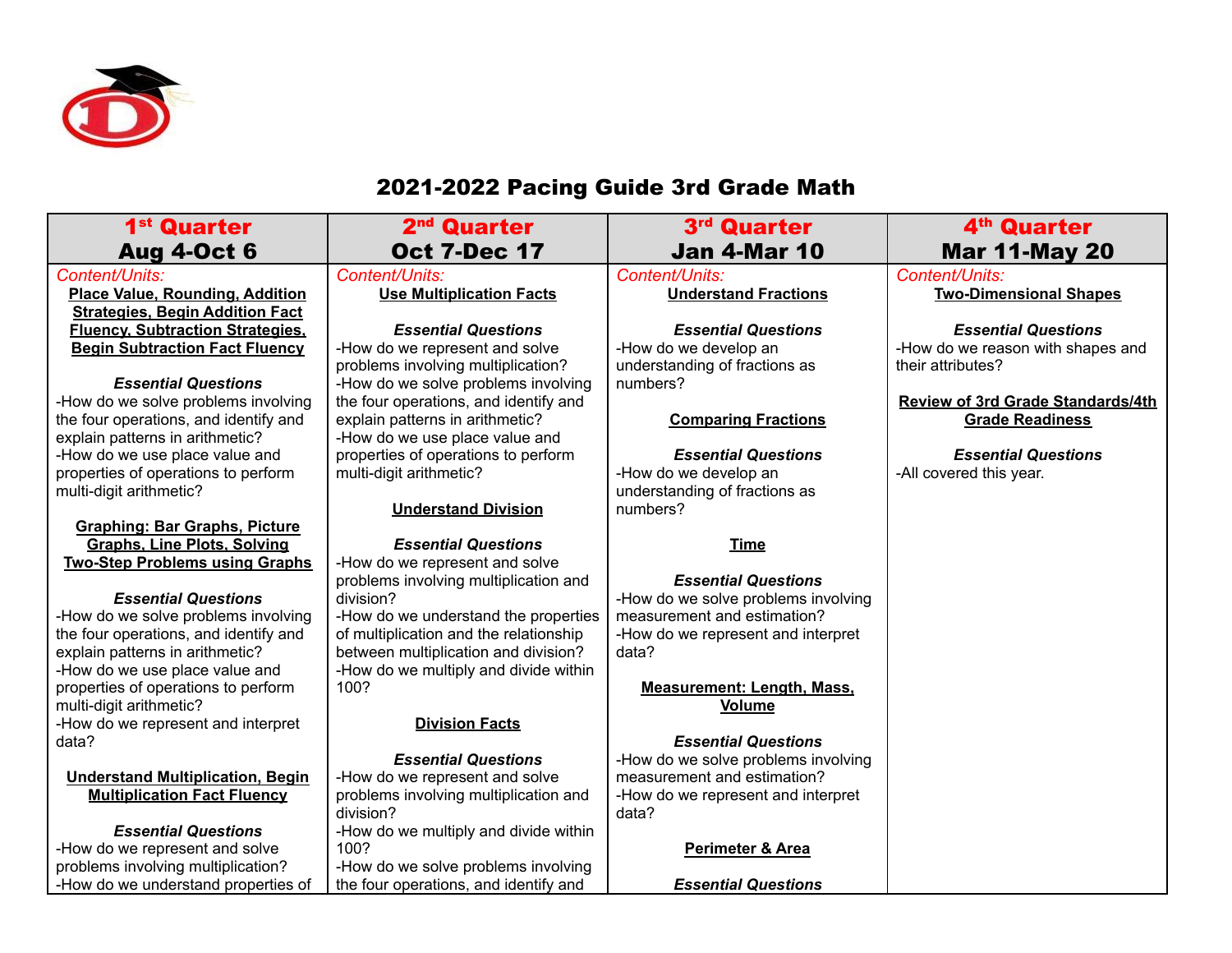| multiplication?                                                                                                                                                                                                                                                                                                                                                                                                                                  | explain patterns in arithmetic?                                                                                                                                                                                                                                                                                                                                                                   | -How do we understand concepts of                                                                                                                                                                                                                                                                              |                                                                                                                                                                                                                                                                                                                                                       |
|--------------------------------------------------------------------------------------------------------------------------------------------------------------------------------------------------------------------------------------------------------------------------------------------------------------------------------------------------------------------------------------------------------------------------------------------------|---------------------------------------------------------------------------------------------------------------------------------------------------------------------------------------------------------------------------------------------------------------------------------------------------------------------------------------------------------------------------------------------------|----------------------------------------------------------------------------------------------------------------------------------------------------------------------------------------------------------------------------------------------------------------------------------------------------------------|-------------------------------------------------------------------------------------------------------------------------------------------------------------------------------------------------------------------------------------------------------------------------------------------------------------------------------------------------------|
| -How do we solve problems involving                                                                                                                                                                                                                                                                                                                                                                                                              |                                                                                                                                                                                                                                                                                                                                                                                                   | area and relate area to                                                                                                                                                                                                                                                                                        |                                                                                                                                                                                                                                                                                                                                                       |
| the four operations, and identify and                                                                                                                                                                                                                                                                                                                                                                                                            | 2-Step Problems, Order of                                                                                                                                                                                                                                                                                                                                                                         | multiplication and addition?                                                                                                                                                                                                                                                                                   |                                                                                                                                                                                                                                                                                                                                                       |
| explain patterns in arithmetic?                                                                                                                                                                                                                                                                                                                                                                                                                  | <b>Operations</b>                                                                                                                                                                                                                                                                                                                                                                                 | -How do we recognize perimeter?                                                                                                                                                                                                                                                                                |                                                                                                                                                                                                                                                                                                                                                       |
| <b>Multiplication Facts (2-9),</b><br><b>Properties of Multiplication,</b><br><b>Patterns on Mult. Table</b><br><b>Essential Questions</b><br>-How do we represent and solve<br>problems involving multiplication?<br>-How do we understand properties of<br>multiplication?<br>-How do we multiply and divide within<br>100?<br>-How do we solve problems involving<br>the four operations, and identify and<br>explain patterns in arithmetic? | <b>Essential Questions</b><br>-How do we represent and solve<br>problems involving multiplication and<br>division?<br>-How do we multiply and divide within<br>100?<br>-How do we solve problems involving<br>the four operations, and identify and<br>explain patterns in arithmetic?                                                                                                            |                                                                                                                                                                                                                                                                                                                |                                                                                                                                                                                                                                                                                                                                                       |
| <b>Common Assessments:</b>                                                                                                                                                                                                                                                                                                                                                                                                                       | <b>Common Assessments:</b>                                                                                                                                                                                                                                                                                                                                                                        | <b>Common Assessments:</b>                                                                                                                                                                                                                                                                                     | <b>Common Assessments:</b>                                                                                                                                                                                                                                                                                                                            |
| Chapter 1 Assessment                                                                                                                                                                                                                                                                                                                                                                                                                             | <b>Chapter 4 Assessment</b>                                                                                                                                                                                                                                                                                                                                                                       | <b>Chapter 8 Assessment</b>                                                                                                                                                                                                                                                                                    | Chapter 12 Assessment                                                                                                                                                                                                                                                                                                                                 |
| Chapter 2 Assessment                                                                                                                                                                                                                                                                                                                                                                                                                             | <b>Chapter 5 Assessment</b>                                                                                                                                                                                                                                                                                                                                                                       | <b>Chapter 9 Assessment</b>                                                                                                                                                                                                                                                                                    |                                                                                                                                                                                                                                                                                                                                                       |
| Chapter 3 Assessment                                                                                                                                                                                                                                                                                                                                                                                                                             | Chapter 6 Assessment                                                                                                                                                                                                                                                                                                                                                                              | Chapter 10 Assessment                                                                                                                                                                                                                                                                                          |                                                                                                                                                                                                                                                                                                                                                       |
|                                                                                                                                                                                                                                                                                                                                                                                                                                                  | <b>Chapter 7 Assessment</b>                                                                                                                                                                                                                                                                                                                                                                       | Chapter 11 Assessment                                                                                                                                                                                                                                                                                          |                                                                                                                                                                                                                                                                                                                                                       |
| <b>Georgia Standards of Excellence:</b>                                                                                                                                                                                                                                                                                                                                                                                                          | <b>Georgia Standards of Excellence:</b>                                                                                                                                                                                                                                                                                                                                                           | <b>Georgia Standards of Excellence:</b>                                                                                                                                                                                                                                                                        | <b>Georgia Standards of Excellence:</b>                                                                                                                                                                                                                                                                                                               |
| MGSE3.NBT.1-2                                                                                                                                                                                                                                                                                                                                                                                                                                    | MGSE3.OA.1-9                                                                                                                                                                                                                                                                                                                                                                                      | MGSE3.NF.1, 2ab, 3a-d                                                                                                                                                                                                                                                                                          | MGSE3.G.1, 2                                                                                                                                                                                                                                                                                                                                          |
| MGSE3.MD.3-4                                                                                                                                                                                                                                                                                                                                                                                                                                     | MGSE3.NBT.1-3                                                                                                                                                                                                                                                                                                                                                                                     | MGSE3.MD.1, 2, 4, 5, 6, 7                                                                                                                                                                                                                                                                                      | All covered this year                                                                                                                                                                                                                                                                                                                                 |
| MGSE3.OA.1, 3, 5, 8, 9                                                                                                                                                                                                                                                                                                                                                                                                                           | MGSE3.MD.3-4                                                                                                                                                                                                                                                                                                                                                                                      |                                                                                                                                                                                                                                                                                                                |                                                                                                                                                                                                                                                                                                                                                       |
| <b>Important Notes:</b><br>8/4/21 First Day of School!<br>9/2/21 Progress Reports<br>9/6/21 Labor Day Holiday<br>10/6/21 End of 1 <sup>st</sup> Quarter                                                                                                                                                                                                                                                                                          | <b>Important Notes:</b><br>10/11/21 Columbus Day Holiday<br>10/14/21 1 <sup>st</sup> Quarter Report Cards<br>Parent/Teacher Conf.<br>10/15/21 Early Dismissal<br>Homecoming<br>11/9/21 Progress Reports<br>11/11/21 Veterans Day Holiday<br>11/19/21 Early Dismissal<br>11/22-26 Thanksgiving Holidays<br>12/17/21 Early Dismissal<br>End of 2 <sup>nd</sup> Quarter<br>12/20-1/3 Christmas Break | <b>Important Notes:</b><br>1/3/22 Teacher Planning Day<br>1/6/22 2 <sup>nd</sup> Quarter Report Cards<br>Parent Teacher Conf<br>1/7/22 Early Dismissal<br>1/17/22 MLK, Jr. Holiday<br>2/3/22 Progress Reports<br>2/18/22 Teacher Planning Day<br>2/21/22 President's Day Holiday<br>3/10/22 End of 3rd Quarter | <b>Important Notes:</b><br>3/11/22 Teacher Planning Day<br>3/17/22 3rd Quarter Report Cards<br>Parent/Teacher Conf<br>3/18/22 Early Dismissal<br>4/1/22 Early Dismissal<br>4/4-8 Spring Break<br>4/21/22 Progress Reports<br>5/20/22 Last Day of School!<br>*Georgia Milestone Testing is<br>tentatively scheduled to occur<br><b>April/May 2022.</b> |